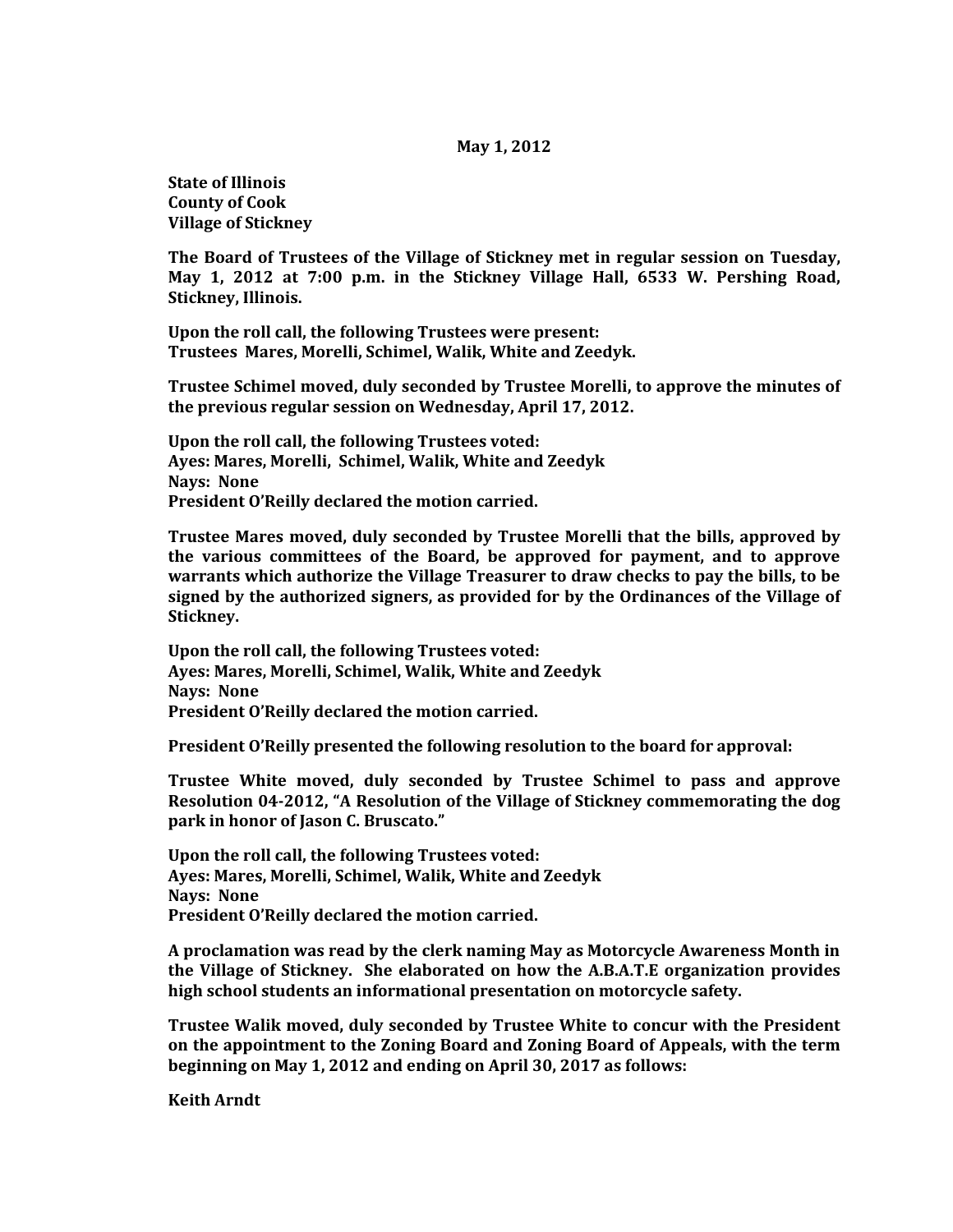## **Page 2**

**Upon the roll call, the following Trustees voted: Ayes: Trustees Mares, Morelli, Schimel, Walik, White and Zeedyk Nays: None President O'Reilly declared the motion carried.** 

**Trustee Walik moved, duly seconded by Trustee Zeedyk, to concur with the President on the appointment to the Police Pension Board, with the term beginning on May 1, 2012 and ending on April 30, 2014, as follows:**

**Chuck Budz**

**Upon the roll call, the following Trustees voted: Ayes: Trustees Mares, Morelli, Schimel, Walik, White and Zeedyk Nays: None President O'Reilly declared the motion carried.** 

**Trustee Walik moved, duly seconded by Trustee White, to concur with the President on the appointment to the Police & Fire Board of Commissioners, with the term beginning on May 1, 2012 and ending on April 30, 2015, as follows:**

**Tony Guleiva**

**Upon the roll call, the following Trustees voted: Ayes: Trustees Mares, Morelli, Schimel, Walik, White and Zeedyk Nays: None President O'Reilly declared the motion carried.** 

**Trustee Morelli moved, duly seconded by Trustee Mares, to concur with the President in the appointments to the Parks and Recreation Committee, with the term beginning on May 1, 2012 and ending April 30, 2014, as follows:**

**Martha Gomez Brian Klouda Mitch Milenkovic**

**In addition the following have terms beginning on May 1, 2012 and ending April 30, 2013:**

**Jessica Torphy Brittni Senese**

**Upon the roll call, the following Trustees voted: Ayes: Trustees Mares, Morelli, Schimel, Walik, White and Zeedyk Nays: None President O'Reilly declared the motion carried.** 

**President O'Reilly postponed the appointments to the Tree Board until the next meeting.**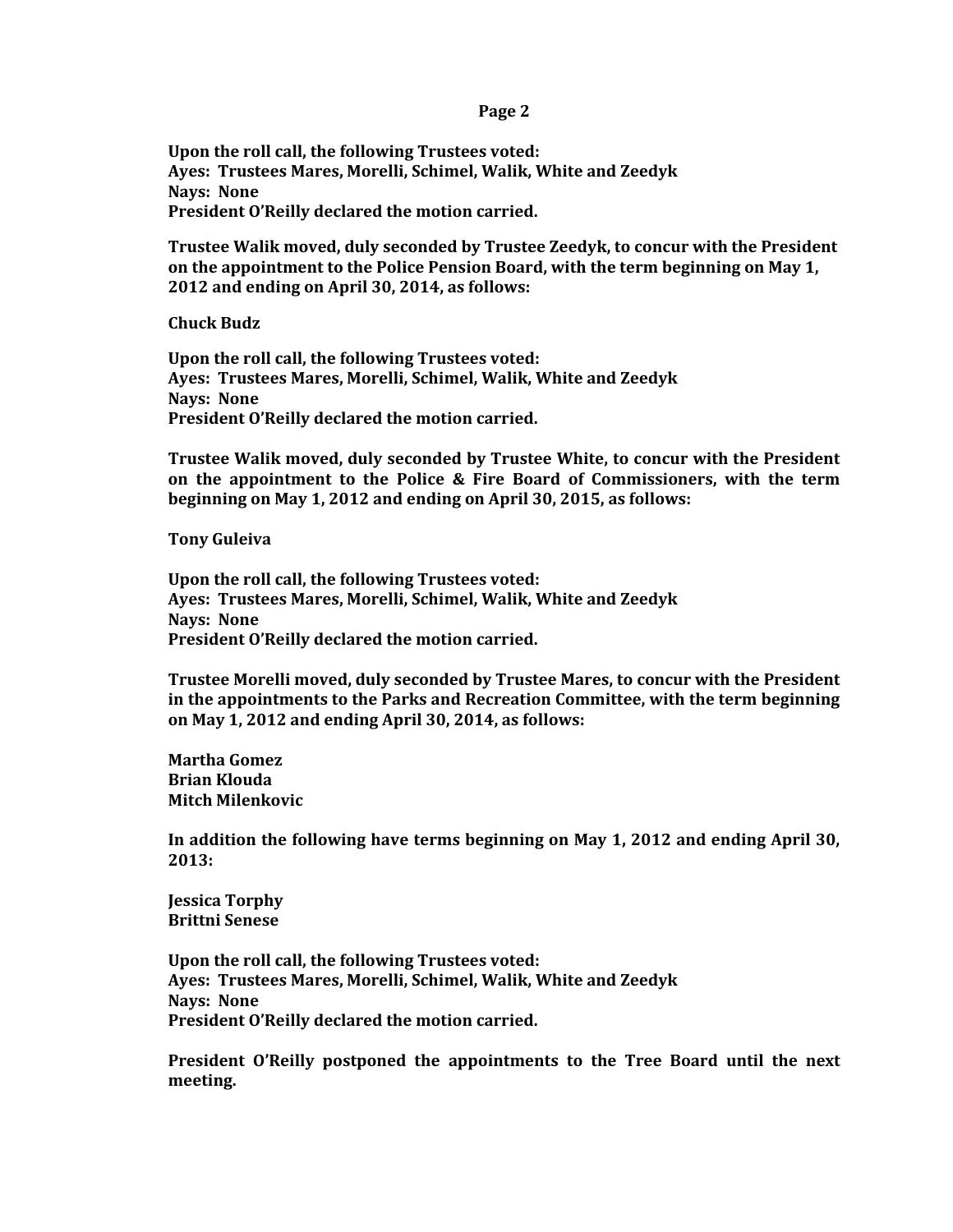## **Page 3**

**PRESIDENT REPORT: President O'Reilly read a letter that he received today. "After fulfilling three years of my four year term as trustee, it is with much forethought and consideration that I tender my resignation as Village Trustee effective May 15 th at 5:00 p.m. Having been born and raised here and spending 52 years here, I did my best to take in consideration of the residents of the Village of Stickney as a whole in doing my job. I fully enjoyed serving the Village of Stickney and its residents. I would like to take this opportunity to thank you and the board and the Village of Stickney residents for the privilege to serve you. With Best Wishes, I remain, Cody Mares. President remarked that it is effective on May 15th at 5:00 p.m. and asked for a motion.**

**Trustee White moved, duly seconded by Trustee Morelli to accept the resignation of Trustee Cody Mares effective May 15, 2012 at 5:00 p.m.** 

**Upon the roll call, the following Trustees voted: Ayes: Trustees Mares, Morelli, Schimel, Walik, White and Zeedyk Nays: None President O'Reilly declared the motion carried.** 

**Trustee Mares moved, duly seconded by Trustee White to approve the appointment of Monty Horne to fill the unexpired term of Trustee Mares effective May 15, 2012 at 6:00 p.m.**

**Upon the roll call, the following Trustees voted: Ayes: Trustees Mares, Morelli, Schimel, Walik, White and Zeedyk Nays: None President O'Reilly declared the motion carried.** 

**President O'Reilly openly thanked Trustee Cody Mares for his service and we look forward to Monty Horn serving on the board the remainder of his term. In addition, President O'Reilly announced that the Jason C. Bruscato Dog Park will be dedicated on Saturday, May 5, 2012 at 9:30 a.m.**

**CLERK'S REPORT: Information was provided concerning the Memorial Day Ceremony on May 28, 2012. The Village works in conjunction with the American Legion Post 687 and the VFW Post 8156. The event will be held at the Veteran's Memorial Monument located on 39th of Ridgeland at 10:30 a.m. The clerk read part of a proclamation naming April 29, 2012 to May 5, 2012 Municipal Clerk's Week. In part it said; Municipal Clerks continually strive to improve the administration of the affairs of the Office of the Municipal Clerk through participation in education programs, seminars, workshops and the annual meetings of their state, and international professional organizations.** 

**TRUSTEE REPORTS: Trustee Mares thanked everybody, Mayor O'Reilly, the board, department heads, public works employees, the staff, all volunteers that we had in the village helping us over the past three years to accomplish what we did accomplish. He said that he is not moving, and there is no illness. He said he would still be here in town to help Dan O'Reilly to move forward with the village. You will still see me around the village. Thank you very much.**